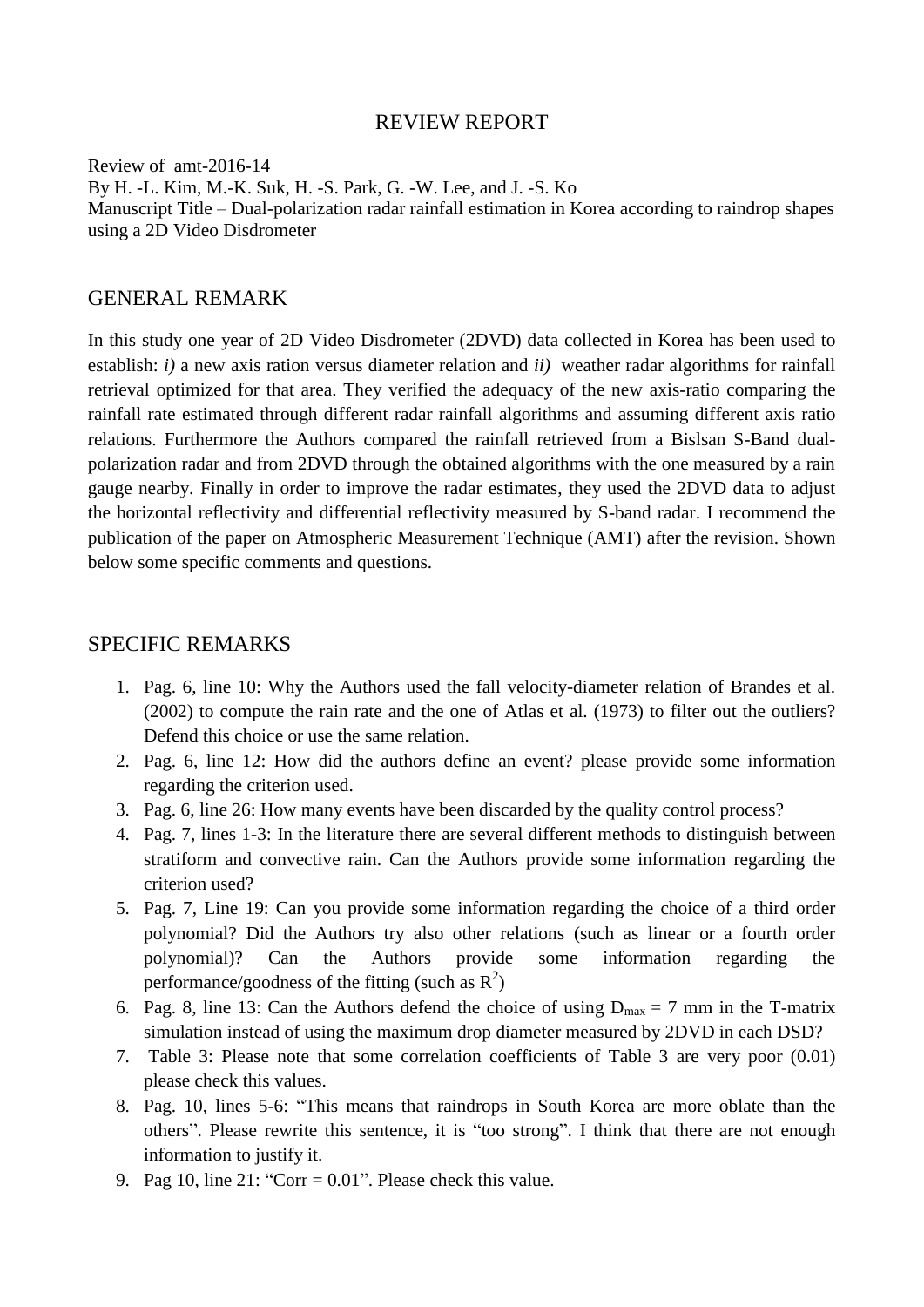- 10. Table 3: In terms of MAE, RMSE and corr., it seems that the use of different axis-ratio does not have a huge influence, in particular the use of "new axis ratio" (that is optimized for the area) does not highly improve the three statistics. Can the Authors defend this issue?
- 11. Pag 11, Line 11: Why the statistical validation has been performed only on 18 events. How do you chose them?
- 12. Table 4: As for Table3, also in this case the use of the "new axis ratio" does not produce an high improvement, in particular with respect to the relation of Pruppacher and Beard (1970). Please comment this issue.
- 13. Pag. 12 Line 1-2: the sentence is not clear to me. Which are the "DSD results"? How the Authors can say that, based on the results provided, " $K_{dp}$  is less sensitive to DSD variation and uncertainties in raindrop shape"? Please explain in more detail.
- 14. Pag. 12, line 7: I suggest to show some plots regarding the performance of the algorithms for  $R > 5$  mm h<sup>-1</sup>
- 15. Pag. 12 line 9-10: This is known in the literature (such as Vulpiani et al. 2015 among others), please provide some reference.
- 16. Pag. 12, line 11-15: "the polarimetric rainfall relations based on the new axis-ratio relation also were better than the others". Please explain how you can say that they are better. I think that this paragraph is about a crucial issue however it is not clear to me. I suggest to rewrite in order to explain the improvement of the new axis ratio in the rainfall retrieval.
- 17. Section 4.2.3: I think that the world "calibration" is misleading, the procedure explained in the paragraph is not really a calibration procedure, in my opinion it is more an adjustment of radar variables based on a ground truth (2DVD data). Pleas reformulate it. Moreover, the Authors did non compute the "calibration bias" for  $K_{dp}$ , why?
- 18. Pag. 12, line 18: why do you use only 8 events for this analysis? Can you use all the 18 events selected for the validation? I noticed that in the 8 selected events there aren't convective events. Why?
- 19. Pag. 12, Line 19-21: This is just a suggestion. Instead of doing two scatterplots for each event (namely Figure 8 *c* and *d* for one event and Figure 9 *c* and *d* for another one) the Authors can plot the results for all the events in two graphs (one for  $Z_h$  and one for  $Z_{dr}$ ).

# EDITORIAL REMARKS

- 1. Pag. 1, Line 16-17: "The shapes of a raindrops have a direct impact on rainfall estimates". Although the sentence is correct in my opinion it is necessary to add that also the number, the dimension (diameter) and fall velocity of the raindrops play a central role.
- 2. Pag. 1, Line 20: I suggest to write "raindrop size distribution" instead of "raindrop shapes".
- 3. Pag. 2, Line 2; what does it means "DSD statistics"? These worlds are used several times in the manuscript, but it is not clear the exact meaning. Please clarify it.
- 4. Pag. 2, line 24-25: "This is because the shape of raindrops is one of the most sensitive parameters for representing the DSD properties of the rain". Please consider to reformulate this sentence or to put one or more reference. There are other important parameters (e.g. diameter, number of drops ecc) that should be mentioned.
- 5. Pag. 3, lines 7-10: Please check this sentence, single polarimetric radar does not provide  $Z_{dr}$